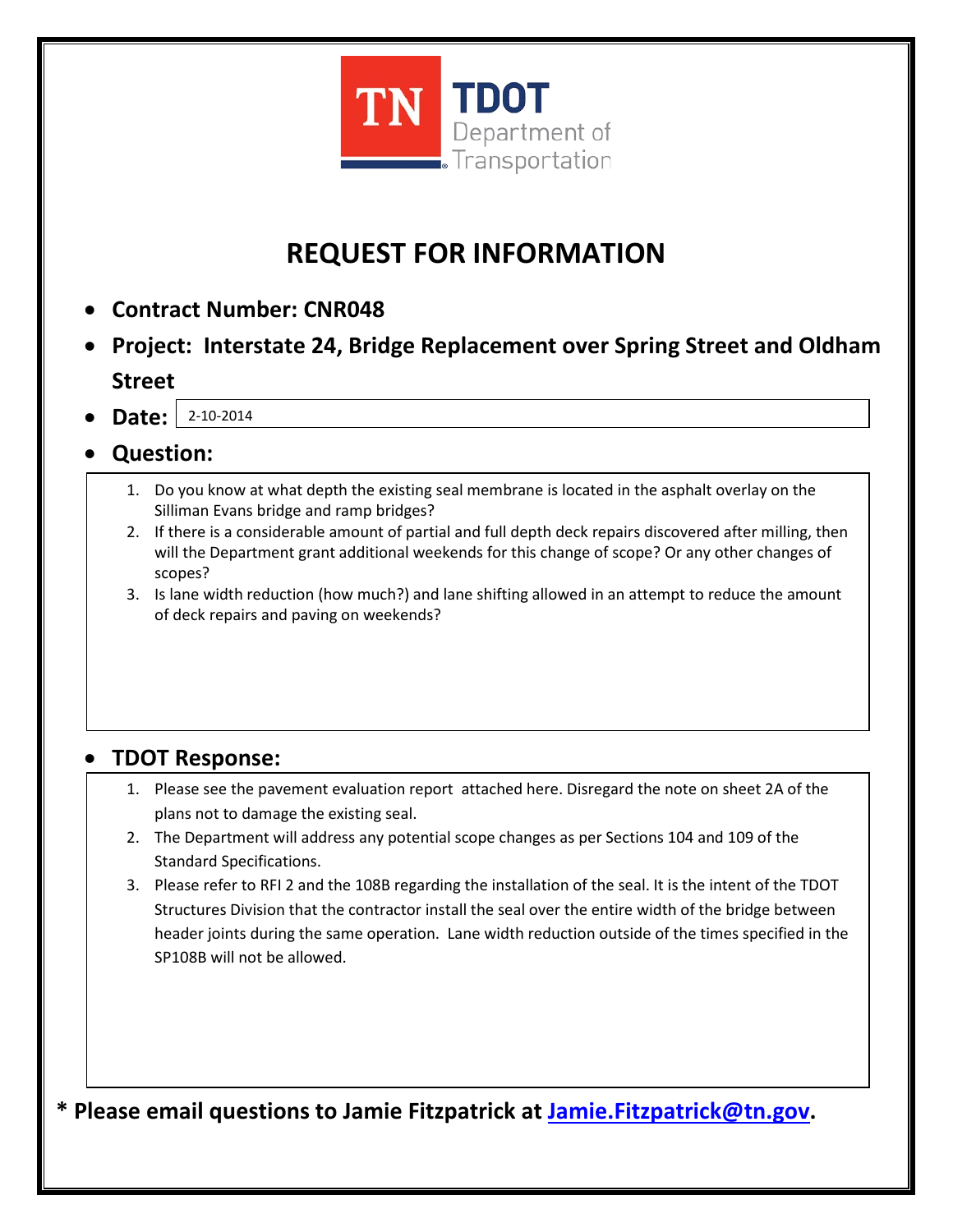

#### **MEMORANDUM**

Date: May 9, 2016

To: Terry Mackie, PE Transportation Project Specialist Supervisor 2 Structures Division | Bridge Inspection & Repair

From: Matthew Chandler, PE Civil Engineering Manager 1 Materials and Test Division | Field Operations

#### Subject: **Pavement Cores for I-24 Davidson County (Silliman Evans Bridge)**

Our office has completed an existing pavement survey of the asphalt overlay on the mainline spans of the Silliman Evans Bridge. All cores are from the rightmost lane of traffic. In general, the cores on the spans across the Cumberland River are approximately 7 inches in depth. The other spans range between 5.25 to 6.5 inches in depth. A detailed log of the cores, location map and pictures of the cores is presented in the following pages.

At this time, no cores have been taken on the four flyover bridges that serve as ramps between I-24 and I-40 due to the logistics of traffic control at those locations. We anticipate coring those locations in the near future once a plan between our office and the district is decided on.

If you have any questions please contact me at 615-350-4149

CC: David Layhew Mike Brown Joe Deering Shane Hester Shay Deason Chuck Graves Buck Rogers Kathryn Schulte Will Reid Jamie Fitzpatrick Wayne Seger Heather Purdy Hall Travis Smith Ulises Martinez Besmir Zenelaku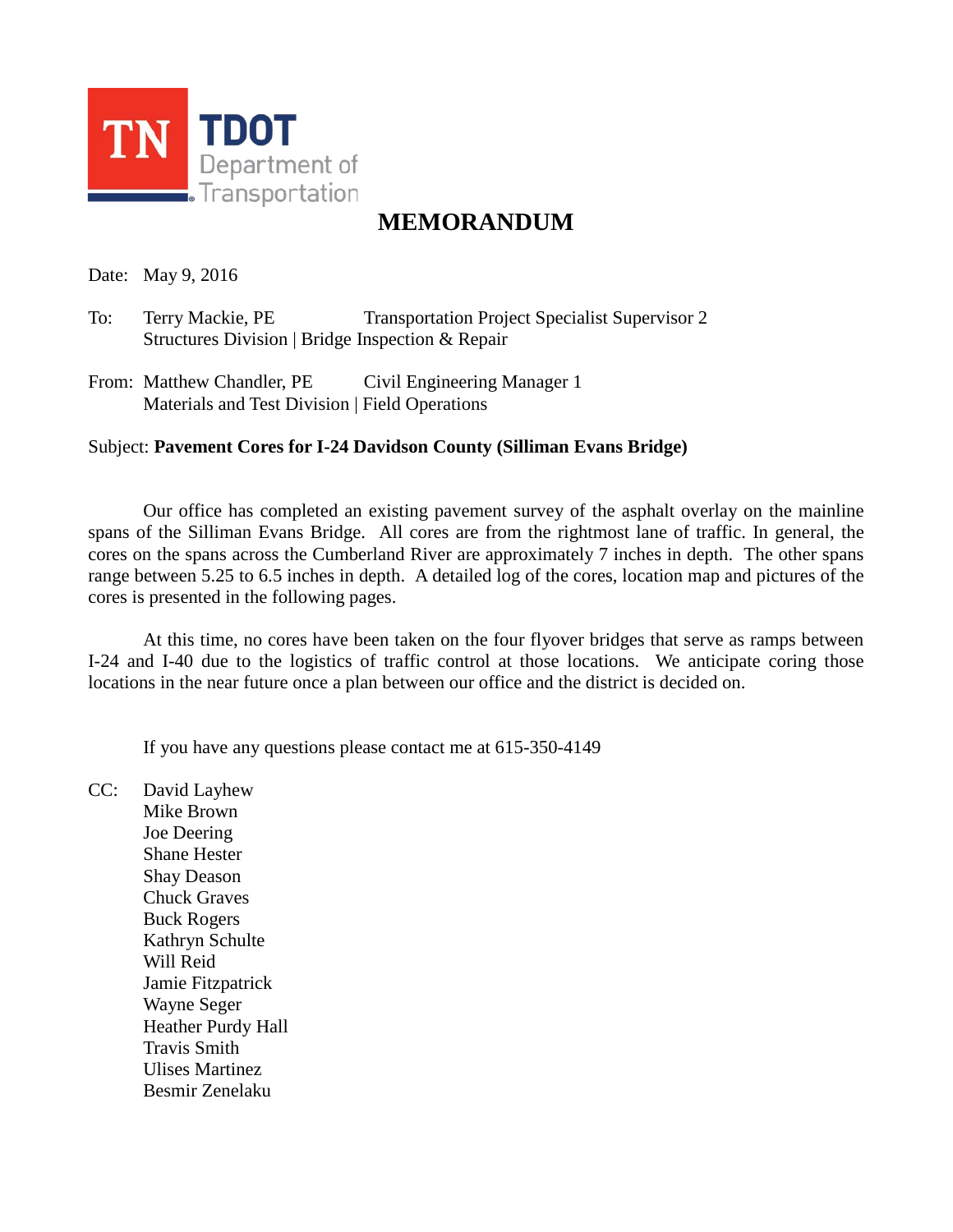# **Silliman Evans Bridge Pavement Core Log**

| Core            | Asphalt Depth (in) | Span                                   | <b>Notes</b>                                                                                                                                                      |
|-----------------|--------------------|----------------------------------------|-------------------------------------------------------------------------------------------------------------------------------------------------------------------|
| WB1             | $7\frac{1}{4}$     | Cumberland River,<br>Joint             |                                                                                                                                                                   |
| WB <sub>2</sub> | $7\frac{1}{4}$     | Cumberland River,<br>Midspan           |                                                                                                                                                                   |
| WB3             | 7                  | Cumberland River,<br>Joint             | Core measured 5 1/4, bottom layer crumbled,<br>depth of hole measured to approximately 7"                                                                         |
| WB4             | $6\frac{1}{4}$     | Davidson Street,<br>Midspan            |                                                                                                                                                                   |
| WB5             | $5\frac{3}{4}$ *   | Crutcher Street, Joint                 | Two attempts were made a coring this<br>location, but both cores disintegrated after 5<br>inches. Depth was obtained by measuring<br>the hole to top of concrete. |
| WB6             | $6\frac{1}{4}$     | Crutcher Street,<br>Midspan            |                                                                                                                                                                   |
| WB7             | $6\frac{1}{4}$     | Crutcher Street.<br><b>Bridger End</b> | Taken at the end of the bridge rail, no<br>apparent bridge joint on pavement.                                                                                     |
| EB1             | $6\frac{1}{4}$     | Crutcher Street.<br><b>Bridger End</b> | Taken at the end of the bridge rail, no<br>apparent bridge joint on pavement.                                                                                     |
| EB <sub>2</sub> | $6\frac{1}{2}$     | Crutcher Street,<br>Midspan            |                                                                                                                                                                   |
| EB <sub>3</sub> | $5\frac{1}{4}$     | Davidson Street,<br>Joint              |                                                                                                                                                                   |
| EB4             | $5\frac{1}{2}$     | Davidson Street,<br>midspan            |                                                                                                                                                                   |
| EB <sub>5</sub> | 7                  | Cumberland River,<br>Joint             |                                                                                                                                                                   |
| EB <sub>6</sub> | $\overline{7}$     | Cumberland River,<br>midspan           |                                                                                                                                                                   |
| EB7             | $5\frac{1}{2}$     | Span leading into<br>split             | Taken under sign bridge for Interchange<br>50A/50B                                                                                                                |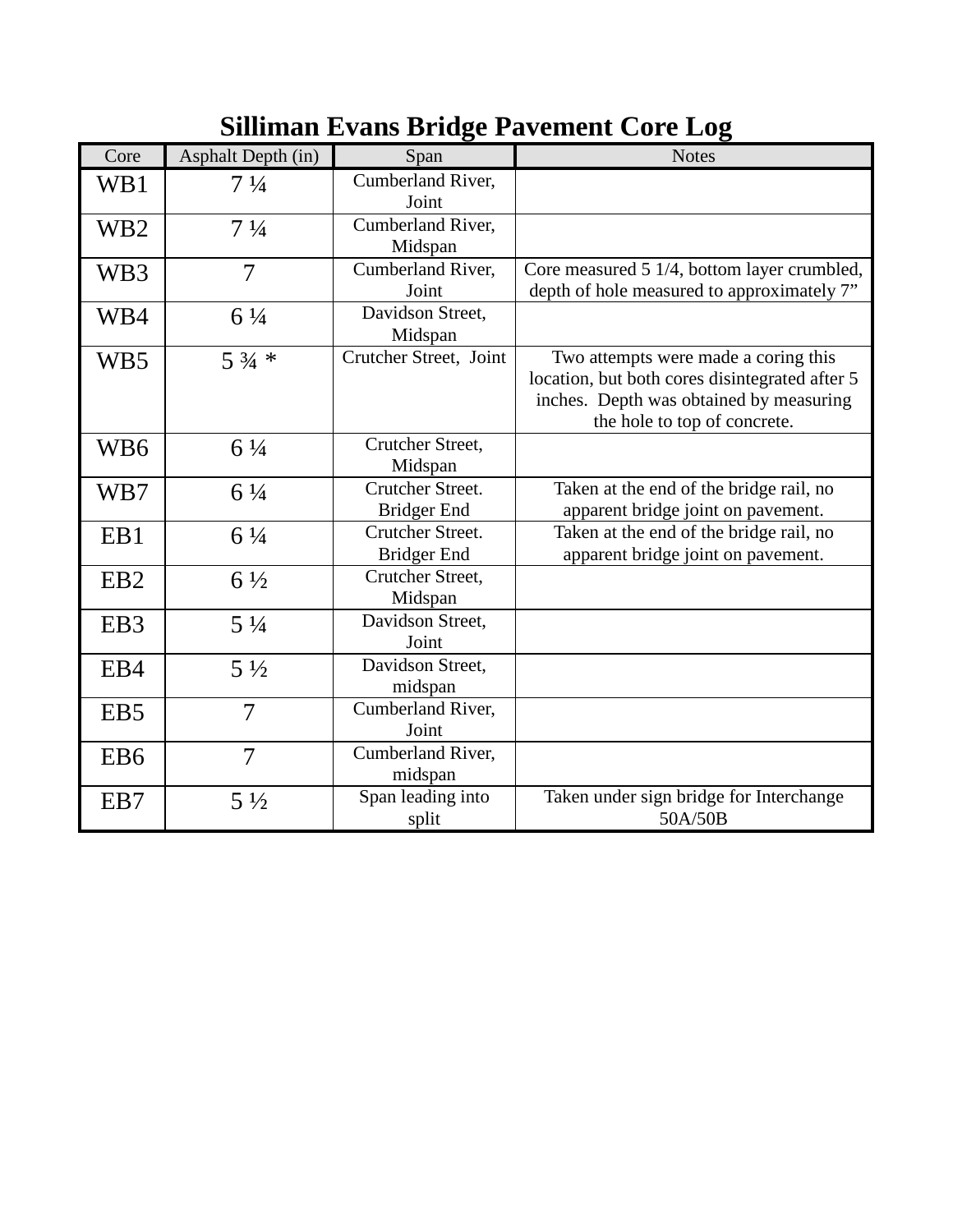

Silliman Evans Bridge Core Locations

5/5/2016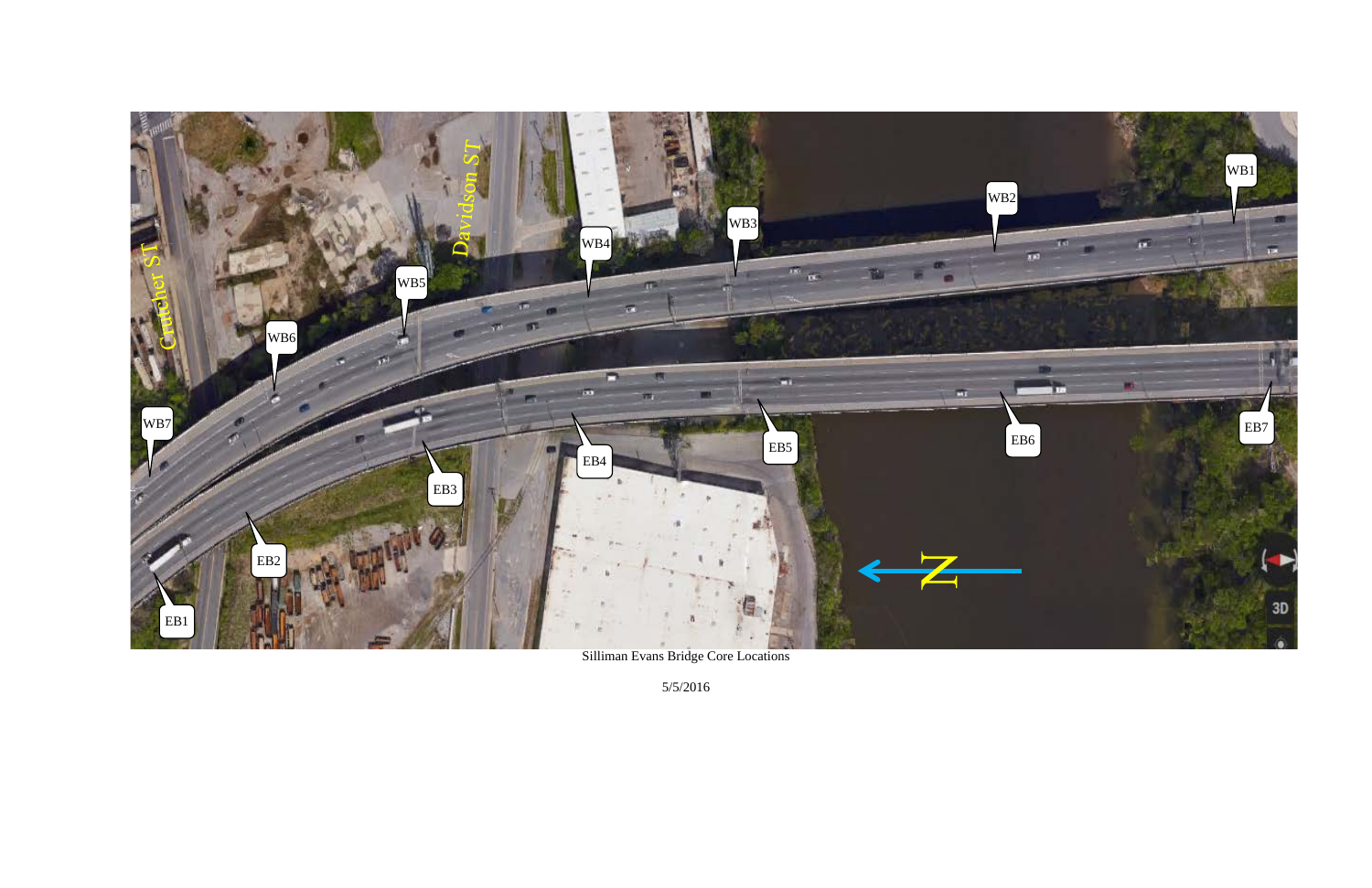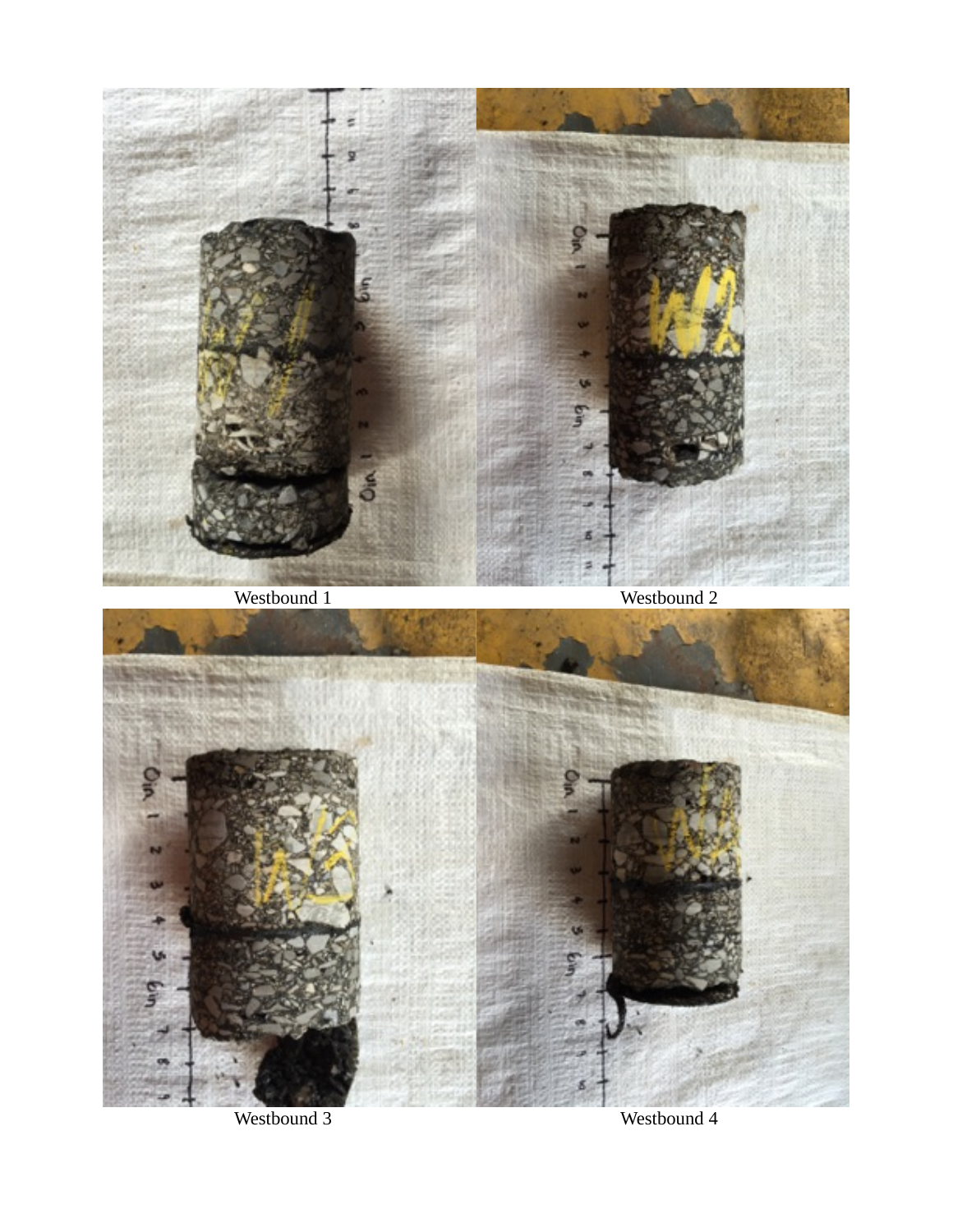



Westbound 5 Hole Measure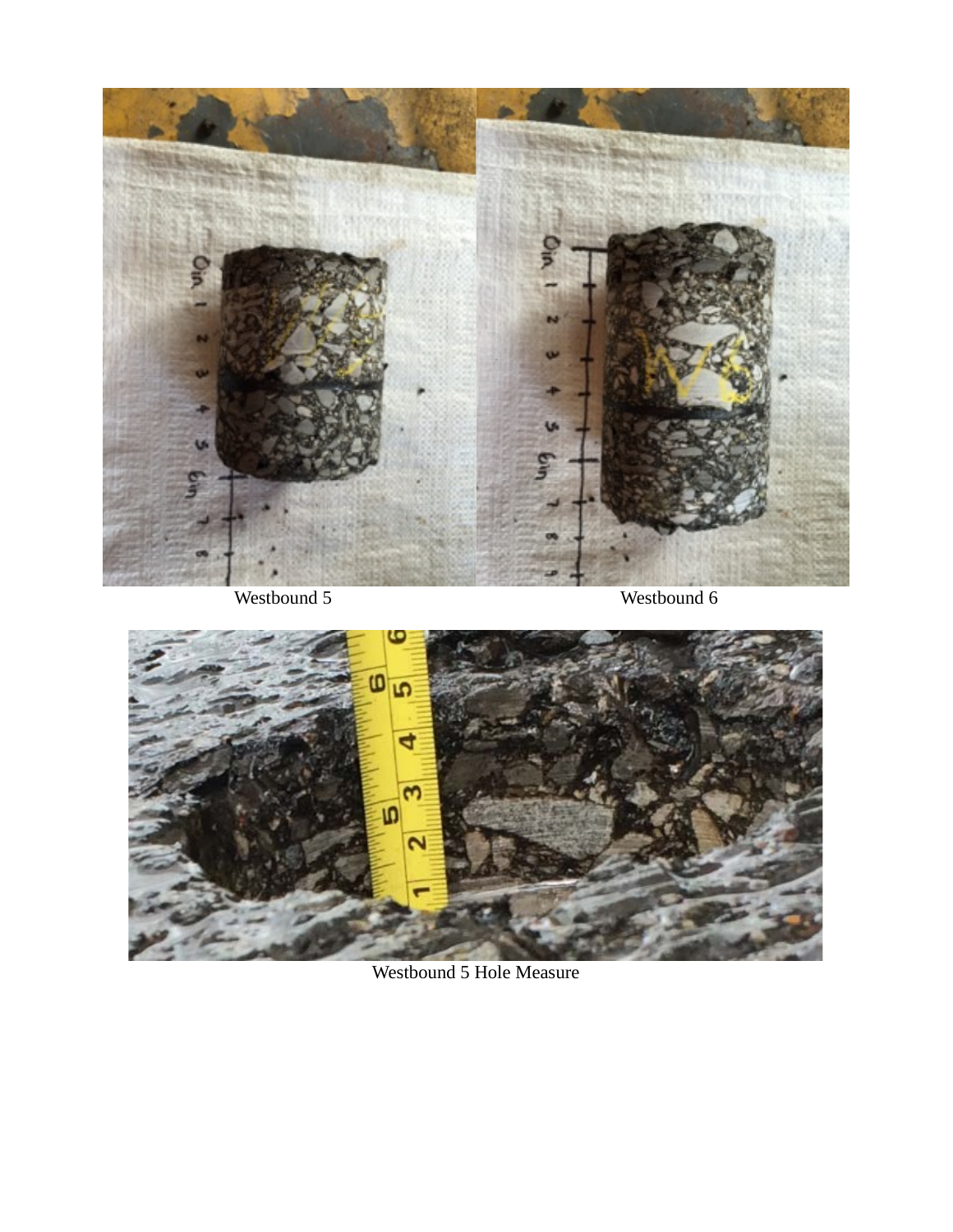